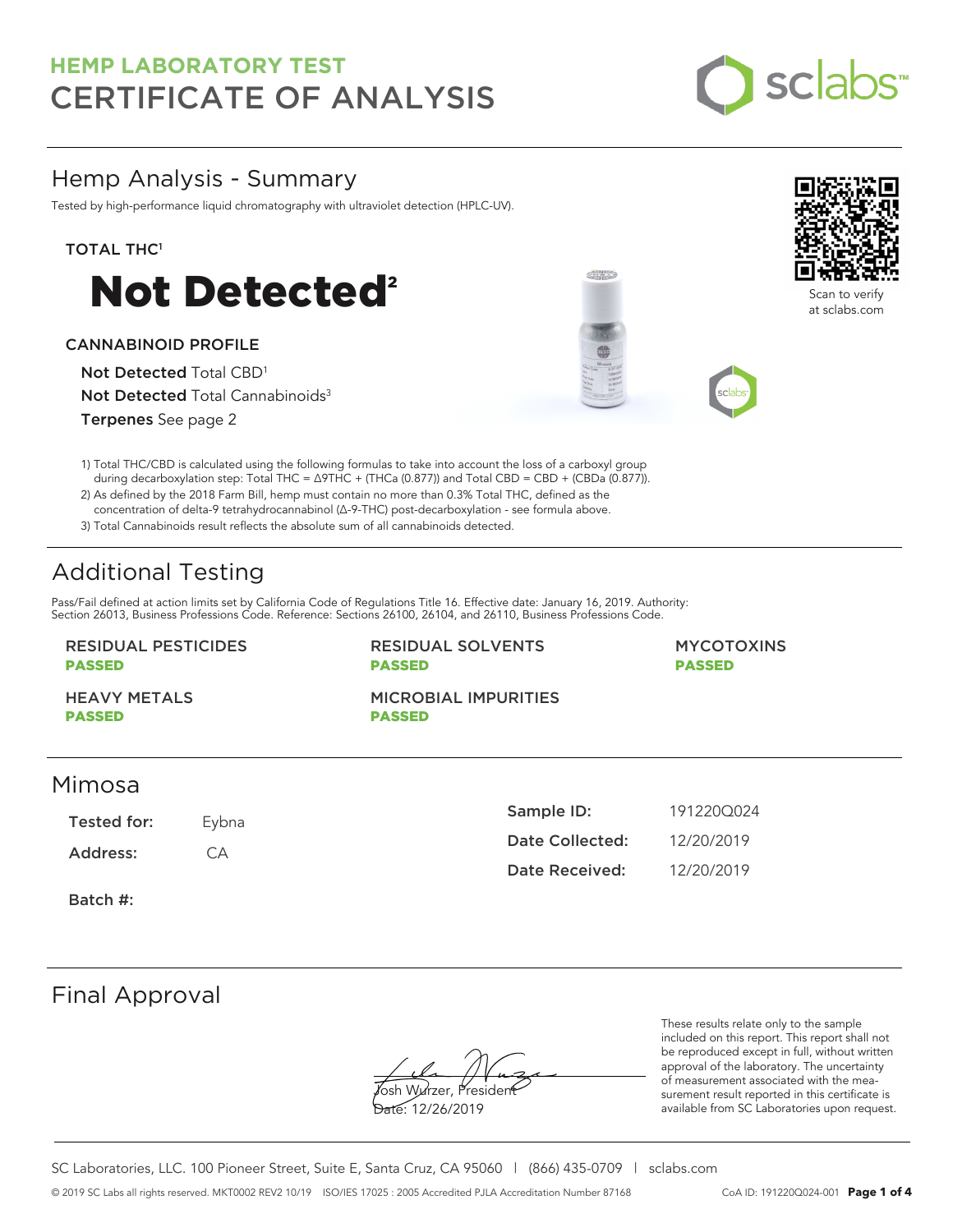

| Sample Name:        | Mimosa                      |  |
|---------------------|-----------------------------|--|
| LIMS Sample ID:     | 191220Q024                  |  |
| Batch #:            |                             |  |
| Source Metrc ID(s): |                             |  |
|                     |                             |  |
|                     |                             |  |
| Sample Type:        | Terpenes, Product Inhalable |  |
| Batch Count:        |                             |  |
| Sample Count:       |                             |  |
| Unit Mass:          |                             |  |
| Serving Mass:       |                             |  |
| Density:            |                             |  |

#### **Moisture Test Results**

Moisture

**Results (%)**

#### **Cannabinoid Test Results 12/22/2019**

Cannabinoid analysis utilizing High Performance Liquid Chromatography (HPLC, QSP 5-4-4-4)

| <b>A9THC</b><br>A8THC<br><b>THCa</b><br><b>THCV</b><br><b>THCVa</b> | mg/g<br>ND<br><b>ND</b><br><b>ND</b><br><b>ND</b><br><b>ND</b> | %<br>ND<br><b>ND</b><br><b>ND</b><br>ND<br><b>ND</b> | LOD / LOQ mg/g<br>0.0009 / 0.003<br>0.0009 / 0.003<br>0.0009 / 0.003<br>0.0004 / 0.001<br>0.0013 / 0.004 |
|---------------------------------------------------------------------|----------------------------------------------------------------|------------------------------------------------------|----------------------------------------------------------------------------------------------------------|
| <b>CBD</b>                                                          | <b>ND</b>                                                      | <b>ND</b>                                            | 0.0009 / 0.003                                                                                           |
| CBDa                                                                | <b>ND</b>                                                      | ND                                                   | 0.0009 / 0.003                                                                                           |
| <b>CBDV</b>                                                         | <b>ND</b>                                                      | <b>ND</b>                                            | 0.0004 / 0.001                                                                                           |
| <b>CBDVa</b>                                                        | <b>ND</b>                                                      | ND                                                   | 0.0003 / 0.001                                                                                           |
| <b>CBG</b>                                                          | ND                                                             | ND                                                   | 0.001 / 0.003                                                                                            |
| CBGa                                                                | <b>ND</b>                                                      | <b>ND</b>                                            | 0.0008 / 0.002                                                                                           |
| <b>CBL</b>                                                          | <b>ND</b>                                                      | ND                                                   | 0.0021 / 0.006                                                                                           |
| <b>CBN</b>                                                          | <b>ND</b>                                                      | <b>ND</b>                                            | 0.0009 / 0.003                                                                                           |
| <b>CBC</b>                                                          | <b>ND</b>                                                      | <b>ND</b>                                            | 0.0011 / 0.003                                                                                           |
| <b>CBCa</b>                                                         | <b>ND</b>                                                      | ND                                                   | 0.0015 / 0.005                                                                                           |
| <b>Sum of Cannabinoids:</b>                                         | <b>ND</b>                                                      | <b>ND</b>                                            |                                                                                                          |
| Total THC (Δ9THC+0.877*THCa)                                        | <b>ND</b>                                                      | <b>ND</b>                                            |                                                                                                          |

Total CBD (CBD+0.877\*CBDa) ND ND

Action Limit mg

Δ9THC per Unit Δ9THC per Serving

#### **Batch Photo**





Josh Wurzer, President Date: 12/26/2019

SC Laboratories, LLC 100 Pioneer Street, Suite E Santa Cruz, CA 95060 (866) 435-0709 | sclabs.com

| Date Collected: | 12/20/2019 |  |
|-----------------|------------|--|
| Date Received:  | 12/20/2019 |  |
| Tested for:     | Eybna      |  |
| License #:      |            |  |
| Address:        | CA         |  |
| Produced by:    |            |  |
| License #:      |            |  |
| Address:        |            |  |
|                 |            |  |
|                 |            |  |

#### **Terpene Test Results 12/26/2019**

Terpene analysis utilizing Gas Chromatography - Flame Ionization Detection (GC - FID)

| <b>Total Terpene Concentration:</b> | 694.478   | 69.4478   |                |
|-------------------------------------|-----------|-----------|----------------|
| <b>7</b> Bisabolol                  | 25.013    | 2.5013    | 0.017 / 0.051  |
| Cedrol                              | <b>ND</b> | <b>ND</b> | 0.029 / 0.086  |
| Guaiol                              | <b>ND</b> | <b>ND</b> | 0.022 / 0.066  |
| Caryophyllene Oxide                 | 4.452     | 0.4452    | 0.028 / 0.084  |
| Nerolidol                           | <b>ND</b> | <b>ND</b> | 0.035 / 0.106  |
| Valencene                           | <b>ND</b> | <b>ND</b> | 0.008 / 0.023  |
| <b>7</b> Humulene                   | 40.012    | 4.0012    | 0.013 / 0.038  |
| <b>2 Caryophyllene</b>              | 187.155   | 18.7155   | 0.018 / 0.054  |
| <b>7 Cedrene</b>                    | 0.557     | 0.0557    | 0.017 / 0.051  |
| Geranyl Acetate                     | <b>ND</b> | <b>ND</b> | 0.016 / 0.048  |
| Geraniol                            | <b>ND</b> | <b>ND</b> | 0.017 / 0.05   |
| R-(+)-Pulegone                      | <b>ND</b> | <b>ND</b> | 0.022 / 0.068  |
| Nerol                               | <b>ND</b> | <b>ND</b> | 0.023 / 0.068  |
| Terpineol                           | <b>ND</b> | <b>ND</b> | 0.022 / 0.068  |
| Menthol                             | <b>ND</b> | <b>ND</b> | 0.022 / 0.067  |
| Borneol                             | <b>ND</b> | <b>ND</b> | 0.048 / 0.146  |
| Isoborneol                          | <b>ND</b> | <b>ND</b> | 0.033 / 0.101  |
| Camphor                             | <b>ND</b> | <b>ND</b> | 0.054 / 0.163  |
| (-)-Isopulegol                      | <b>ND</b> | <b>ND</b> | 0.013 / 0.04   |
| Fenchol                             | <b>ND</b> | <b>ND</b> | 0.023 / 0.069  |
| Linalool                            | 52.096    | 5.2096    | 0.019 / 0.058  |
| Terpinolene                         | <b>ND</b> | <b>ND</b> | 0.022 / 0.067  |
| Fenchone                            | <b>ND</b> | <b>ND</b> | 0.03 / 0.092   |
| Sabinene Hydrate                    | <b>ND</b> | <b>ND</b> | 0.018 / 0.054  |
| 77 Terpinene                        | <b>ND</b> | <b>ND</b> | 0.03 / 0.09    |
| Ocimene                             | 9.812     | 0.9812    | 0.028 / 0.085  |
| Eucalyptol                          | <b>ND</b> | <b>ND</b> | 0.021 / 0.063  |
| Limonene                            | 75.326    | 7.5326    | 0.013 / 0.039  |
| <b>7</b> Terpinene                  | <b>ND</b> | <b>ND</b> | 0.03 / 0.09    |
| 3 Carene                            | <b>ND</b> | <b>ND</b> | 0.029 / 0.087  |
| <b>7</b> Phellandrene               | 2.044     | 0.2044    | 0.037 / 0.111  |
| Myrcene                             | 71.175    | 7.1175    | 0.027 / 0.082  |
| <b>7</b> Pinene                     | 130.841   | 13.0841   | 0.027 / 0.081  |
| Sabinene                            | <b>ND</b> | <b>ND</b> | 0.027 / 0.082  |
| Camphene                            | 1.41      | 0.141     | 0.027 / 0.08   |
| <b>7</b> Pinene                     | 94.585    | 9.4585    | 0.022 / 0.067  |
|                                     | mg/g      | ℅         | LOD / LOQ mg/g |

#### Sample Certification

California Code of Regulations Title 16 Effect Date January 16, 2019<br>Authority: Section 26013, Business and Professions Code.<br>Reference: Sections 26100, 26104 and 26110, Business and Professions Code.

Scan to verify at sclabs.com Sample must be marked as public to be viewable

```
© 2019 SC Labs all rights reserved. MKT0002 REV2 10/19 ISO/IES 17025 : 2005 Accredited PJLA Accreditation Number 87168 CoA ID: 191220Q024-001 Page 2 of 4
```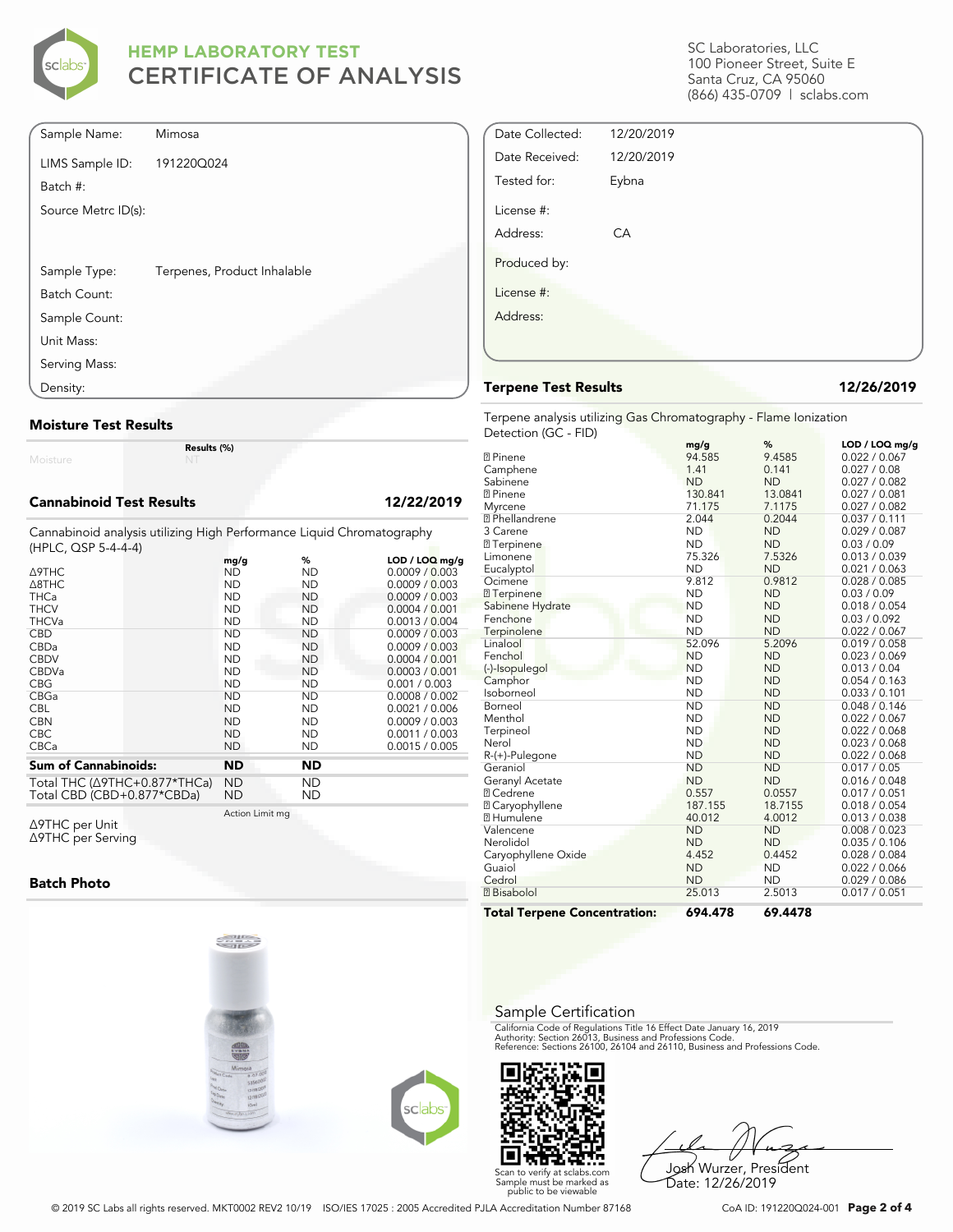

| Sample Name:        | Mimosa                      |
|---------------------|-----------------------------|
| LIMS Sample ID:     | 191220Q024                  |
| Batch #:            |                             |
| Source Metrc ID(s): |                             |
|                     |                             |
| Sample Type:        | Terpenes, Product Inhalable |
| Batch Count:        |                             |
| Sample Count:       |                             |
| Unit Mass:          |                             |
| Serving Mass:       |                             |
| Density:            |                             |

**Pesticide Test Results - Pass 12/22/2019**

Pesticide, Fungicide and plant growth regulator analysis utilizing HPLC-Mass Spectrometry and GC-Mass Spectrometry

| The LC Mass spectrometry and GC Mass spectrometry |              |                        |                   |                                      |
|---------------------------------------------------|--------------|------------------------|-------------------|--------------------------------------|
|                                                   |              | Results (µg/g)         | Action Limit µg/g | LOD / LOQ $\mu$ g/g<br>0.030 / 0.091 |
| Abamectin                                         | Pass<br>Pass | ND<br><b>ND</b>        | 0.1<br>0.1        | 0.013 / 0.039                        |
| Acephate                                          |              |                        |                   |                                      |
| Acequinocyl                                       | Pass         | ND                     | 0.1               | 0.010 / 0.031                        |
| Acetamiprid                                       | Pass         | <b>ND</b>              | 0.1               | 0.013 / 0.038                        |
| Azoxystrobin                                      | Pass         | <b>ND</b>              | 0.1               | 0.015 / 0.047                        |
| Bifenazate                                        | Pass         | <b>ND</b>              | 0.1               | 0.012 / 0.035                        |
| Bifenthrin                                        | Pass         | <b>ND</b>              | 3.0               | 0.013 / 0.038                        |
| <b>Boscalid</b>                                   | Pass         | ND                     | 0.1               | 0.008 / 0.023                        |
| Captan                                            | Pass         | <b>ND</b>              | 0.7               | 0.099 / 0.300                        |
| Carbaryl                                          | Pass         | <b>ND</b>              | 0.5               | 0.014 / 0.043                        |
| Chlorantraniliprole                               | Pass         | <b>ND</b>              | 10.0              | 0.020 / 0.061                        |
| Clofentezine                                      | Pass         | <b>ND</b>              | 0.1               | 0.009 / 0.027                        |
| Cyfluthrin                                        | Pass         | ND                     | 2.0               | 0.099 / 0.299                        |
| Cypermethrin                                      | Pass         | <b>ND</b>              | 1.0               | 0.030 / 0.091                        |
| Diazinon                                          | Pass         | <b>ND</b>              | 0.1               | 0.009 / 0.027                        |
| Dimethomorph                                      | Pass         | <b>ND</b>              | 2.0               | 0.018 / 0.055                        |
| Etoxazole                                         | Pass         | <b>ND</b>              | 0.1               | 0.007 / 0.022                        |
| Fenhexamid                                        | Pass         | <b>ND</b>              | 0.1               | 0.015 / 0.045                        |
| Fenpyroximate                                     | Pass         | <b>ND</b>              | 0.1               | 0.012 / 0.036                        |
| Flonicamid                                        | Pass         | <b>ND</b>              | 0.1               | 0.022 / 0.066                        |
| Fludioxonil                                       | Pass         | <b>ND</b>              | 0.1               | 0.020 / 0.061                        |
| Hexythiazox                                       | Pass         | <b>ND</b>              | 0.1               | 0.009 / 0.027                        |
| Imidacloprid                                      | Pass         | ND                     | 5.0               | 0.017 / 0.050                        |
| Kresoxim-methyl                                   | Pass         | <b>ND</b>              | 0.1               | 0.010 / 0.029                        |
| Malathion                                         | Pass         | <b>ND</b>              | 0.5               | 0.006 / 0.019                        |
| Metalaxyl                                         | Pass         | ND                     | 2.0               | 0.011 / 0.033                        |
| Methomyl                                          | Pass         | <b>ND</b>              | 1.0               | 0.022 / 0.067                        |
| Myclobutanil                                      | Pass         | ND                     | 0.1               | 0.015 / 0.044                        |
| Naled                                             | Pass         | <b>ND</b>              | 0.1               | 0.010 / 0.031                        |
| Oxamyl                                            | Pass         | <b>ND</b>              | 0.5               | 0.014 / 0.042                        |
| Pentachloronitrobenzene                           | Pass         | <b>ND</b>              | 0.1               | 0.020 / 0.061                        |
| Permethrin                                        | Pass         | <b>ND</b>              | 0.5               | 0.027 / 0.082                        |
| Phosmet                                           | Pass         | $<$ LOQ                | 0.1               | 0.010 / 0.030                        |
| Piperonylbutoxide                                 | Pass         | ND                     | 3.0               | 0.007 / 0.020                        |
| Prallethrin                                       | Pass         | <b>ND</b>              | 0.1               | 0.011 / 0.032                        |
| Propiconazole                                     | Pass         | <b>ND</b>              | 0.1               | 0.004 / 0.013                        |
| Pyrethrins                                        | Pass         | <b>ND</b>              | 0.5               | 0.012 / 0.036                        |
| Pyridaben                                         | Pass         | <b>ND</b>              | 0.1               | 0.007 / 0.020                        |
| Spinetoram                                        | Pass         | ND                     | 0.1               | 0.006 / 0.017                        |
| Spinosad                                          | Pass         | <b>ND</b>              | 0.1               | 0.010 / 0.031                        |
| Spiromesifen                                      | Pass         | <b>ND</b>              | 0.1               | 0.005 / 0.015                        |
| Spirotetramat                                     | Pass         | <b>ND</b><br><b>ND</b> | 0.1<br>0.1        | 0.014 / 0.042<br>0.006 / 0.018       |
| Tebuconazole                                      | Pass         |                        | 5.0               |                                      |
| Thiamethoxam                                      | Pass         | ND                     |                   | 0.011 / 0.033                        |
| Trifloxystrobin                                   | Pass         | <b>ND</b>              | 0.1               | 0.007 / 0.020                        |

SC Laboratories, LLC 100 Pioneer Street, Suite E Santa Cruz, CA 95060 (866) 435-0709 | sclabs.com

| Date Collected: | 12/20/2019 |
|-----------------|------------|
| Date Received:  | 12/20/2019 |
| Tested for:     | Eybna      |
| License #:      |            |
| Address:        | CA         |
| Produced by:    |            |
| License #:      |            |
| Address:        |            |
|                 |            |

#### **Pesticide Test Results - Pass 12/22/2019**

Pesticide, Fungicide and plant growth regulator analysis utilizing HPLC-Mass Spectrometry and GC-Mass Spectrometry

|                   |      | Results (µg/g) | Action Limit µg/g | $LOD / LOQ \mu g/g$ |
|-------------------|------|----------------|-------------------|---------------------|
| Aldicarb          | Pass | <b>ND</b>      | <b>ND</b>         | 0.030 / 0.091       |
| Carbofuran        | Pass | <b>ND</b>      | <b>ND</b>         | 0.029 / 0.089       |
| Chlordane         | Pass | <b>ND</b>      | <b>ND</b>         | 0.032 / 0.097       |
| Chlorfenapyr      | Pass | <b>ND</b>      | <b>ND</b>         | 0.030 / 0.090       |
| Chlorpyrifos      | Pass | <b>ND</b>      | <b>ND</b>         | 0.029 / 0.089       |
| Coumaphos         | Pass | <b>ND</b>      | <b>ND</b>         | 0.029 / 0.089       |
| Daminozide        | Pass | <b>ND</b>      | <b>ND</b>         | 0.030 / 0.091       |
| DDVP (Dichlorvos) | Pass | ND             | ND                | 0.029 / 0.089       |
| Dimethoate        | Pass | <b>ND</b>      | <b>ND</b>         | 0.029 / 0.089       |
| Ethoprop(hos)     | Pass | <b>ND</b>      | <b>ND</b>         | 0.029 / 0.089       |
| Etofenprox        | Pass | <b>ND</b>      | <b>ND</b>         | 0.029 / 0.089       |
| Fenoxycarb        | Pass | <b>ND</b>      | <b>ND</b>         | 0.029 / 0.089       |
| Fipronil          | Pass | <b>ND</b>      | <b>ND</b>         | 0.029 / 0.089       |
| Imazalil          | Pass | ND             | <b>ND</b>         | 0.029 / 0.089       |
| Methiocarb        | Pass | <b>ND</b>      | <b>ND</b>         | 0.029 / 0.089       |
| Methyl parathion  | Pass | <b>ND</b>      | <b>ND</b>         | 0.029 / 0.089       |
| Mevinphos         | Pass | <b>ND</b>      | ND                | 0.029 / 0.089       |
| Paclobutrazol     | Pass | <b>ND</b>      | <b>ND</b>         | 0.029 / 0.089       |
| Propoxur          | Pass | <b>ND</b>      | <b>ND</b>         | 0.029 / 0.089       |
| Spiroxamine       | Pass | <b>ND</b>      | <b>ND</b>         | 0.029 / 0.089       |
| Thiacloprid       | Pass | <b>ND</b>      | <b>ND</b>         | 0.029 / 0.089       |

#### **Mycotoxin Test Results - Pass 12/22/2019**

| Mycotoxin analysis utilizing HPLC-Mass Spectrometry |      |           |                                    |                 |
|-----------------------------------------------------|------|-----------|------------------------------------|-----------------|
|                                                     |      |           | Results (µg/kg) Action Limit µg/kg | LOD / LOQ µg/kg |
| Aflatoxin B1                                        | Pass | <b>ND</b> | 20.0                               | 1.0 / 3.0       |
| Aflatoxin B2                                        | Pass | <b>ND</b> | 20.0                               | 2.0/6.0         |
| Aflatoxin G1                                        | Pass | <b>ND</b> | 20.0                               | 1.0 / 3.0       |
| Aflatoxin G2                                        | Pass | <b>ND</b> | 20.0                               | 2.0 / 6.0       |
| Aflatoxin B1, B2, G1, G2                            | Pass | <b>ND</b> | 20.0                               |                 |
| Ochratoxin A                                        | Pass | <b>ND</b> | 20.0                               | 6.0 / 18.0      |

#### Sample Certification

California Code of Regulations Title 16 Effect Date January 16, 2019<br>Authority: Section 26013, Business and Professions Code.<br>Reference: Sections 26100, 26104 and 26110, Business and Professions Code.



Josh Wurzer, President Date: 12/26/2019

© 2019 SC Labs all rights reserved. MKT0002 REV2 10/19 ISO/IES 17025 : 2005 Accredited PJLA Accreditation Number 87168 CoA ID: 191220Q024-001 **Page 3 of 4**